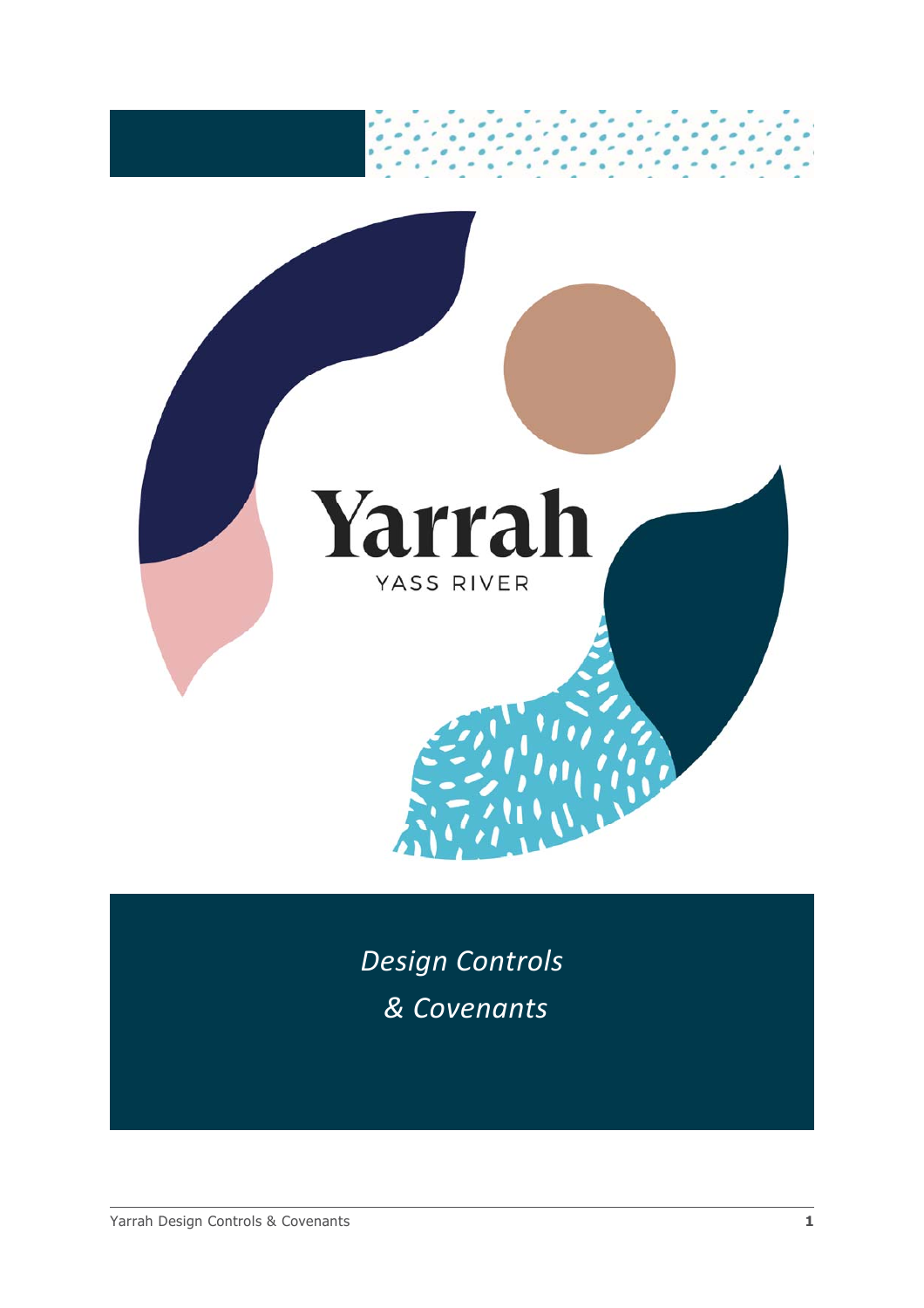# <span id="page-1-0"></span>**Contents**

| 1    |  |
|------|--|
| 1.1  |  |
| 1.2  |  |
| 1.3  |  |
| 1.4  |  |
| 1.5  |  |
| 1.6  |  |
| 1.7  |  |
| 1.8  |  |
| 1.9  |  |
| 1.10 |  |
| 1.11 |  |
| 1.12 |  |
| 1.13 |  |
| 1.14 |  |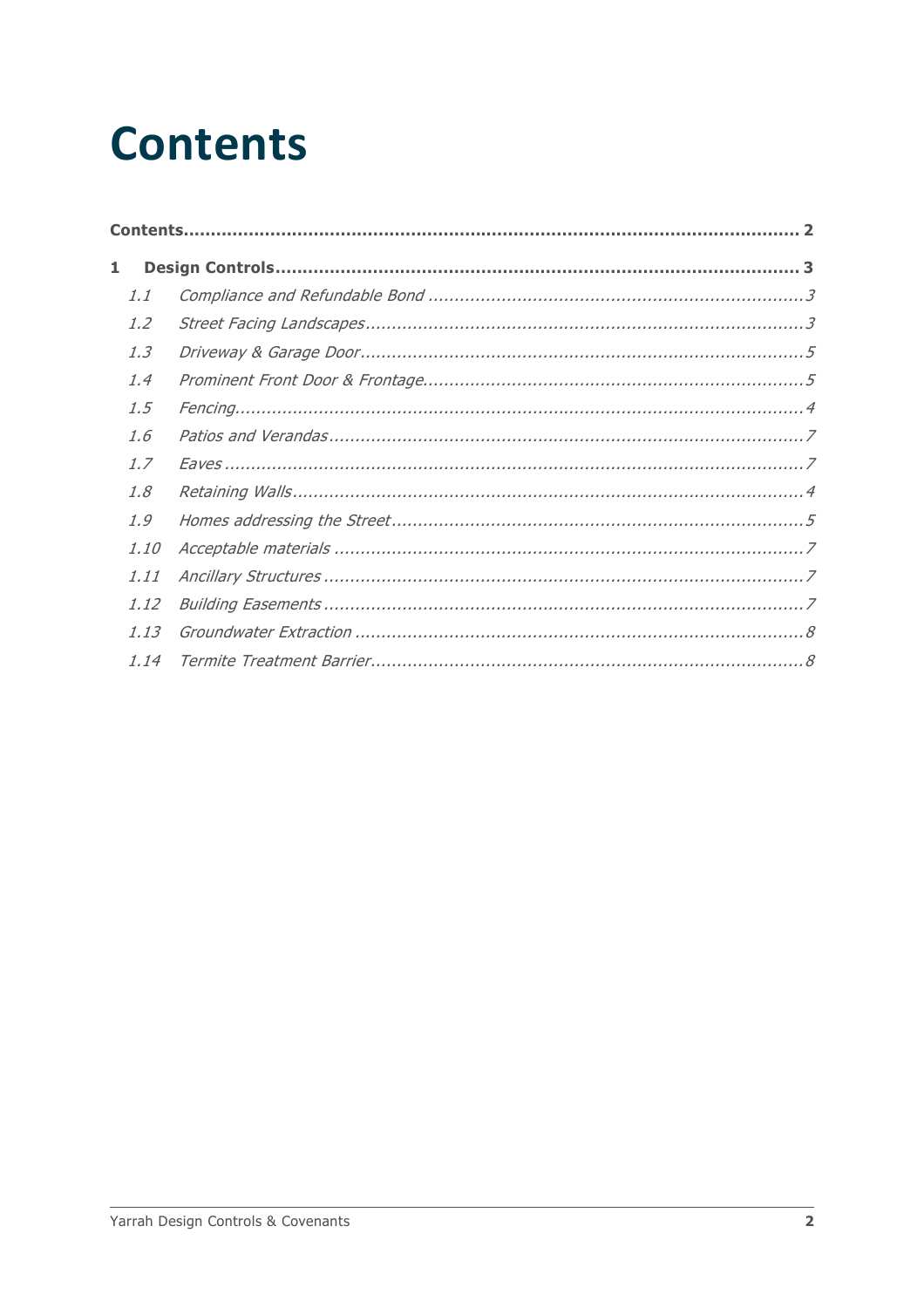## 1 **Design Controls**

## 1.1 **Compliance and Refundable Bond**

- 1.1.1 A refundable compliance bond of \$5,000 will be applied at settlement for the purchase of each lot as specified in the contract. The bond is additional to the listed price of each lot.
- 1.1.2 The land owner at the time of compliance approval is responsible for the bond and will receive the refund once all Design Controls and Covenant conditions are met to the satisfaction of the Yarrah Design Controller.
- 1.1.3 An application to refund the compliance bond may be applied for once final occupancy certificate has been granted by the authority and once all Design Controls and Covenants have been met.
- 1.1.4 If the land owner fails to comply with the Design Controls and Covenants, the bond will be used to undertake corrective measures to the street facing landscape, the land owner is to not prevent such work from taking place. Where the corrective measure is more than the bond amount, the land owner agrees to being charged for the additional corrective expense within reason. If the owner complies but fails to apply for a refund within 12 months of final occupancy certificate the bond is forfeited in favour of the vendor.
- 1.1.5 A landscaping plan is to be submitted for conditional approval from the Yarrah Design Controller prior to Development Approval or Comply and Development Certificate being issued.

## 1.2 **Street Facing Landscapes**

- 1.2.1 Landscapes visible from the public realm to be complete within 6 months of occupation.
- 1.2.2 The verge is to be cleared of all building and materials after construction. Where disturbed the verge is to be topsoiled, levelled and re-grassed. Any street trees and footpaths damaged during construction are to be reinstated.
- 1.2.3 Car parking on the front yard turf and/or garden area is not permitted. No parking slots are to be created in lieu of gardens.
- 1.2.4 The front garden is to have some form of defined boundary using either a form of edge strip or low-wall, hedging or fencing.
- 1.2.5 The front garden area is to compromise of at least 20-30% planted garden bed. The remaining area can consist solely of or a combination of turf, mulch, gravel or hardscape.
- 1.2.6 Synthetic lawn or artificial turf in any form is not permitted to any street facing landscapes.
- 1.2.7 At least 2 trees a minimum of 45 litres are to be planted in street facing landscapes.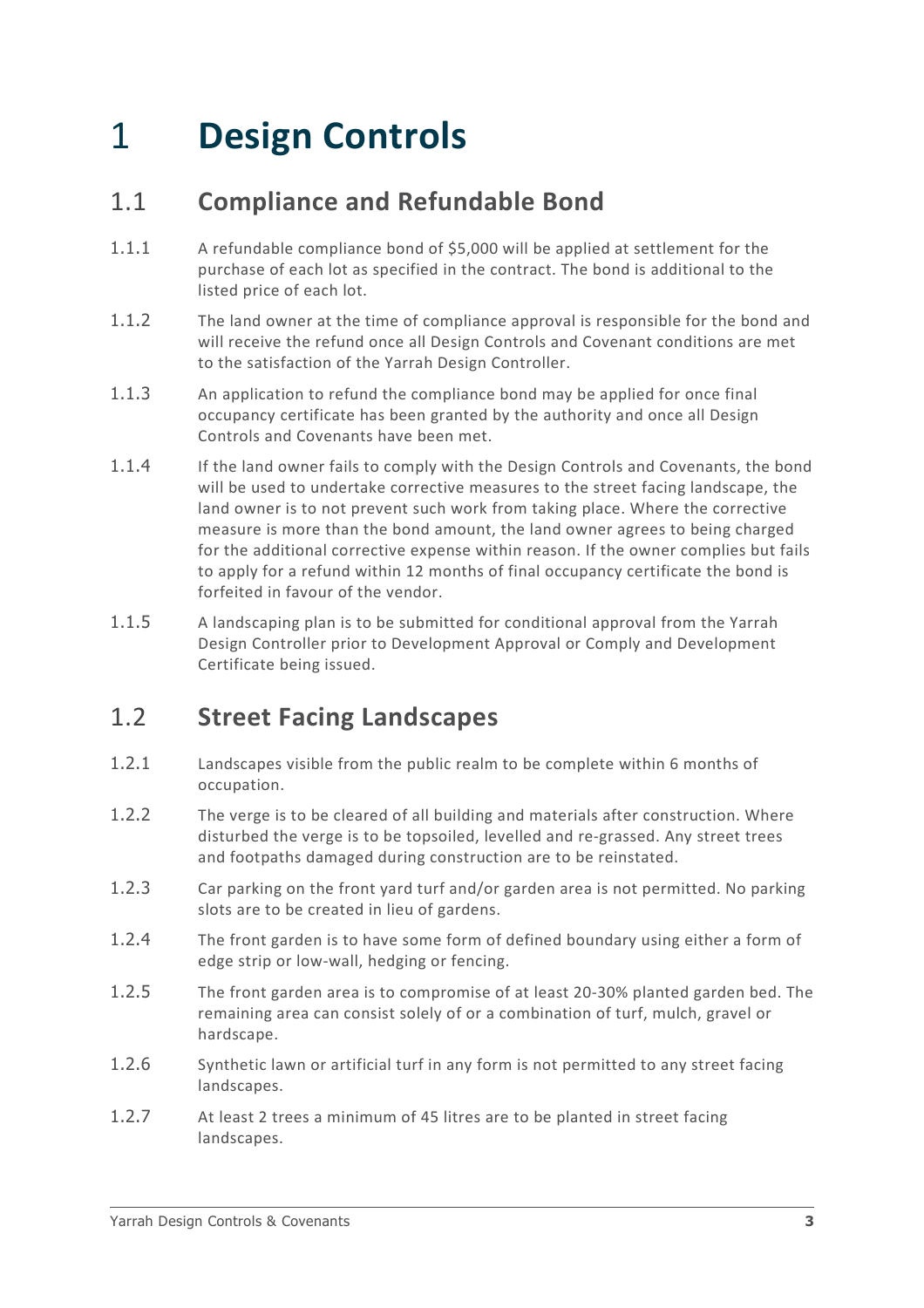## 1.3 **Fencing**

All fencing facing the Public Realm must meet the following requirements:

- 1.3.1 Fencing must be completed prior to occupation.
- 1.3.2 No side fences forward of the building line unless above a retaining wall or as part of a front fence.
- 1.3.3 Side fences above retaining walls must match front fence type.
- 1.3.4 Front fence including side return fence must be finished and include piers or other articulated elements.
- 1.3.5 Side boundary returns must be 1m behind the building line.
- 1.3.6 Fencing to side streets must have at least 25% of its length articulated behind the boundary for 500mm with a planted hedge to the setback section and include obvious piers.
- 1.3.7 Park facing and River corridor facing fencing must incorporate obvious piers and can include no more than 20% screening fence. The remaining 80% must be at least 50% open above 600mm. Refer to the 'River and Park Facing Fencing Control Plan' for details.
- 1.3.8 Standard Colorbond is not permitted as a side fence, return fence or front fence. Colorbond Miniscreen may be considered.
- 1.3.9 No Colorbond is not permitted for boundary fence adjacent to open-space or the river corridor unless as specified in the 'River and Park Facing Fencing Control Plan'
- 1.3.10 Rail corridor boundary fence shall be supplied by the developer in accordance with the fence control plan.
- 1.3.11 All internal boundary fencing must be Colorbond Miniscreen in Riversand.

## 1.4 **Retaining Walls**

- 1.4.1 Retaining walls facing or visible from street facing public realm cannot be more than 1.0m high. A stepped wall with a 400mm planted step can be incorporated to allow wall height to 1.5m. These dimensions cannot be averaged or exceeded. Alternatively, a retaining wall to 1.5m high is allowable if setback 0.6m from boundary and suitable screen planting is used on the street facing side to break-up the retaining wall form.
- 1.4.2 Retaining walls facing open space cannot exceed 1.5 metres if they are within 6 metres of the park boundary. Any wall over 1 metre must have screen planting between it and the park to break-up the retaining wall form.
- 1.4.3 Any retaining walls imposed by the high side design outcomes must be finished to low side neighbours.
- 1.4.4 Acceptable retaining wall materials for walls facing or visible to the public realm are: finished concrete sleeper, rendered and painted concrete block, finished cast concrete, stacked stone, timber walls with maximum 1.2m between verticals, and split block stacked walls.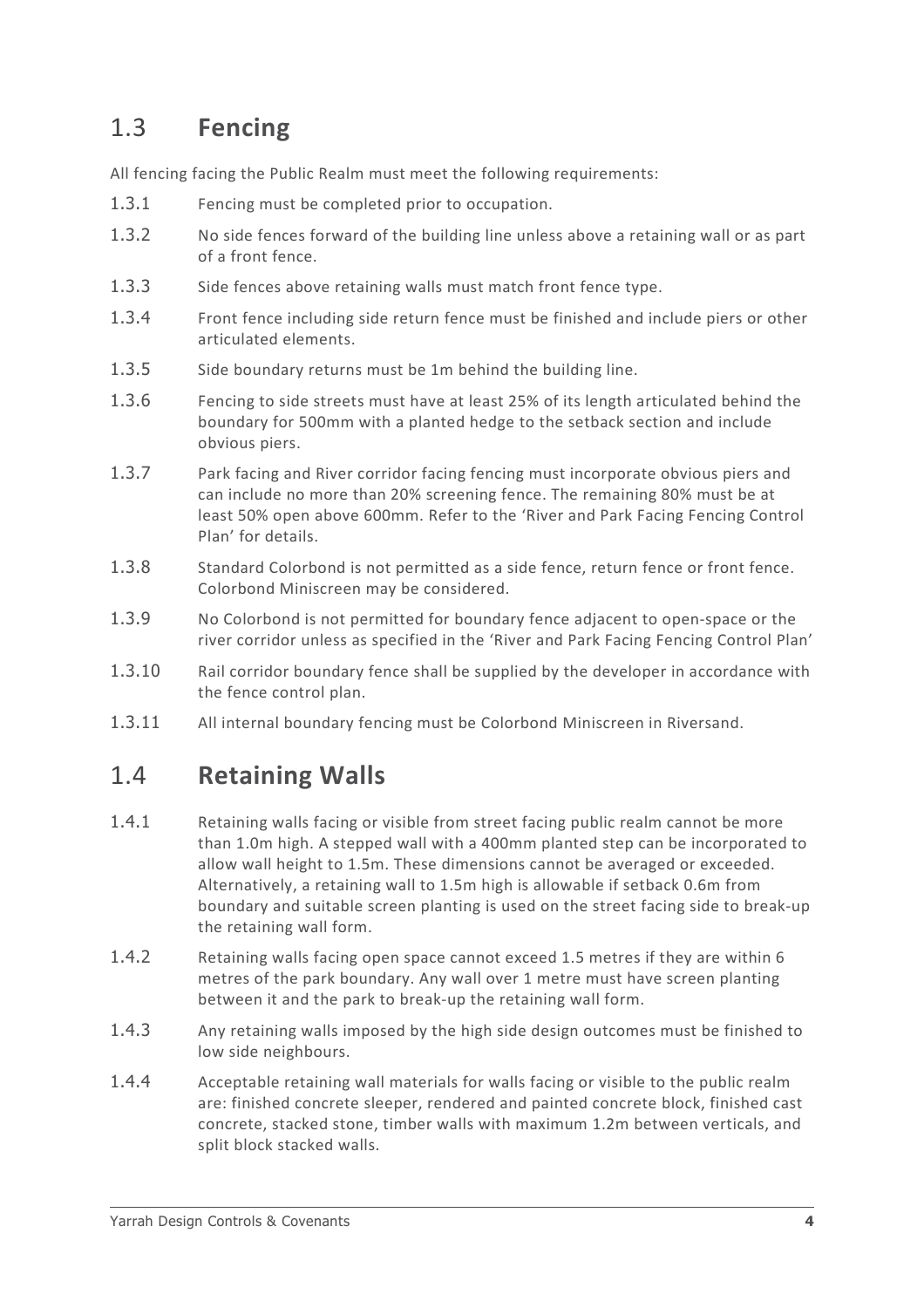- 1.4.5 Pine sleeper or unfinished block retaining walls are not permissible in the front garden or side garden of corner lots.
- 1.4.6 Retaining walls facing or visible from public realm must be completed prior to occupation.
- 1.4.7 Retaining under any walls built to the boundary must be integral with the house (the house wall must extend down). These walls must extend to 200mm below the likely slab level of the low side block or further if required for engineering.

## 1.5 **Homes addressing the Street**

- 1.5.1 Low side homes must have their FFL within 0.6 of the adjacent kerb level as measured at the mid point of the block. Alternatively an increased front setback with landscaping to provide a green edge can be considered.
- 1.5.2 The garages of high side homes must be set at a level to ensure that the driveway gradient does not exceed 1 in 6 between the front property boundary and the garage door.
- 1.5.3 Ensure the underside of decks and suspended sections of homes are screened with finished materials complementary to the house.

## 1.6 **Driveway & Garage Door**

- 1.6.1 Driveway locations have been nominated on the Lot Disclosure Plans. Lots with upright curves must maintain the driveway location. Lots with layback curve may move the driveway location to suit but shall give attention to services, trees and pre-existing driveways and avoid clashes.
- 1.6.2 The driveway is to be constructed prior to occupation.
- 1.6.3 Maximum 5m wide driveway width for a double or larger garage, 3m wide for a single garage.
- 1.6.4 Driveway materials are to be concrete, pavers or asphalt no loose or gravel driveways.
- 1.6.5 Driveways are to be built through the footpath where supplied.
- 1.6.6 The garage door is not to be wider than 5.1 metres. Exceptions are allowed if the garage width is not more than 50% of the house frontage.
- 1.6.7 Triple garages are allowed only with an additional 0.6m setback to the third garage and on frontages 20m or larger.
- 1.6.8 Garage doors are to be set back 400mm behind the building line or recessed within a frame to optimise shadow line.

## 1.7 **Prominent Front Door & Frontage**

At a minimum the house frontage shall have:

- 1.7.1 A minimum 1.9 sqm covered area over and beyond the front door.
- 1.7.2 The covered area shall be a minimum of 1.40 metres deep.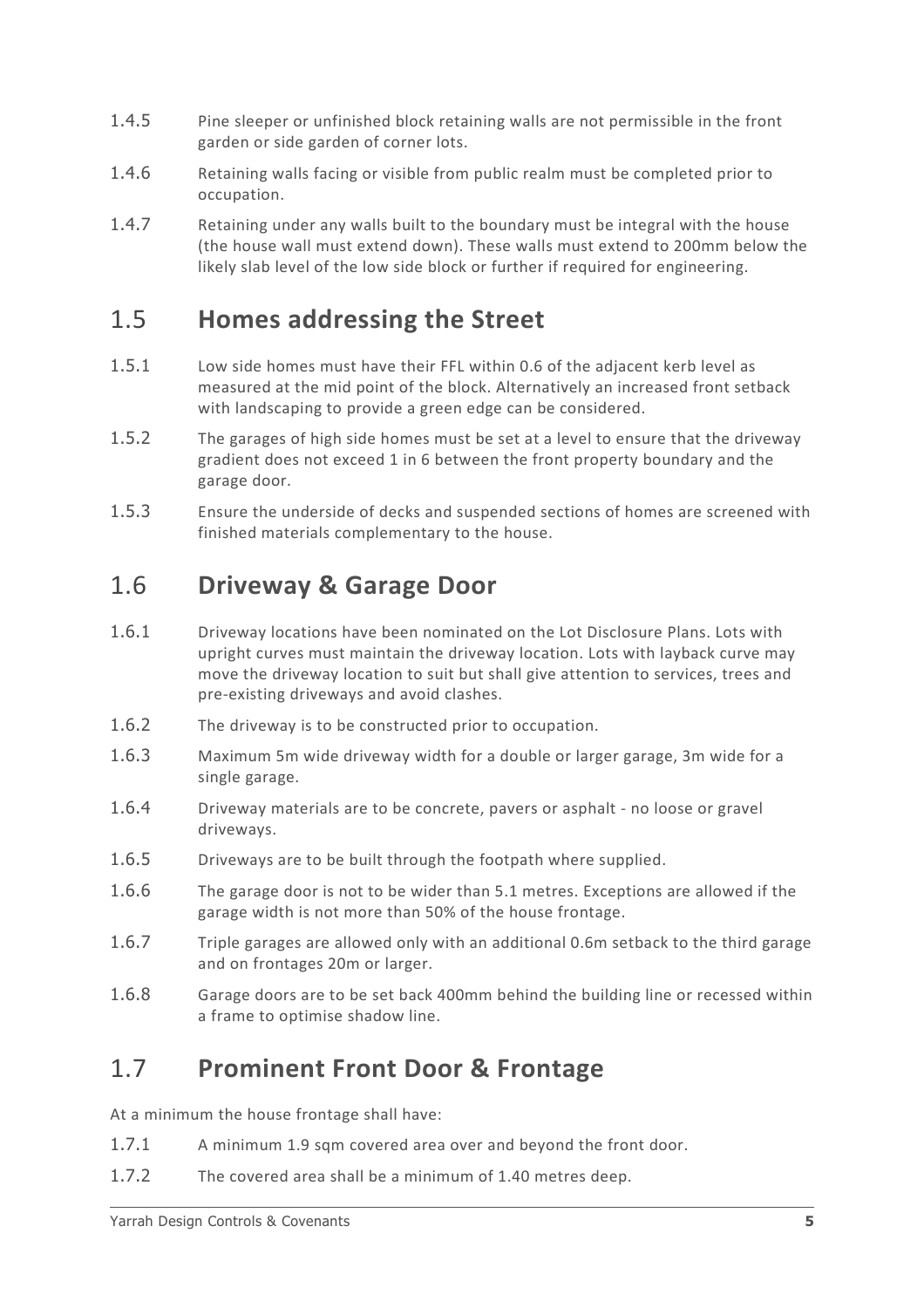- 1.7.3 A front door and path to and from the letterbox.
- 1.7.4 The front door and path shall face and be visible from the street.
- 1.7.5 One living space that looks or appears to overlook the streetscape.

#### 1.8 **Built Form**

- 1.8.1 » Building colours, materials and finishes are to be from a predominantly neutral palette of colours, except for architectural features.
- 1.8.2 » Development on corner lots is to be designed so that housing addresses both street frontages, in order to promote a strong and legible streetscape character and support surveillance of the street.
- 1.8.3 » Setbacks to corner truncations shall be treated as if the lot did not have a truncation.
- 1.8.4 » Projections permitted into side and rear setbacks include eaves, sun hoods, gutters, down pipes flues, light fittings and electricity or gas meters, rainwater tanks and hot water units.
- 1.8.5 » Pergolas and other landscape features/structures are permitted to encroach into the rear setback.
- 1.8.6 » Building facades within the articulation zone and secondary frontage elements should consist of a range of the following elements:
	- articulation or steps;
	- entry features;
	- awnings;
	- eaves and sun shading;
	- window to habitable space;
	- balcony or window box treatment;
	- recessing or projecting architectural elements;
	- verandahs;
	- bay windows or similar features.
- 1.8.7 » Zero lot dwellings (i.e. those that have one or more walls abutting the boundary with the next lot) are permitted within the R1 General Residential Zone provided that:
	- Any wall that adjoins the boundary has a maximum length of 20m or 35% of the length of the boundary, whichever is lesser;
	- There are no openings in the wall that adjoins the boundary;
	- The Development Application demonstrates that there will be no unreasonable impacts on the adjoining property in terms of solar access and overshadowing.
	- Built to Boundary walls only occur on the low sides of the lot, or where lots are flat to the south or west sides. Build to boundary walls that face to each other are to be discouraged.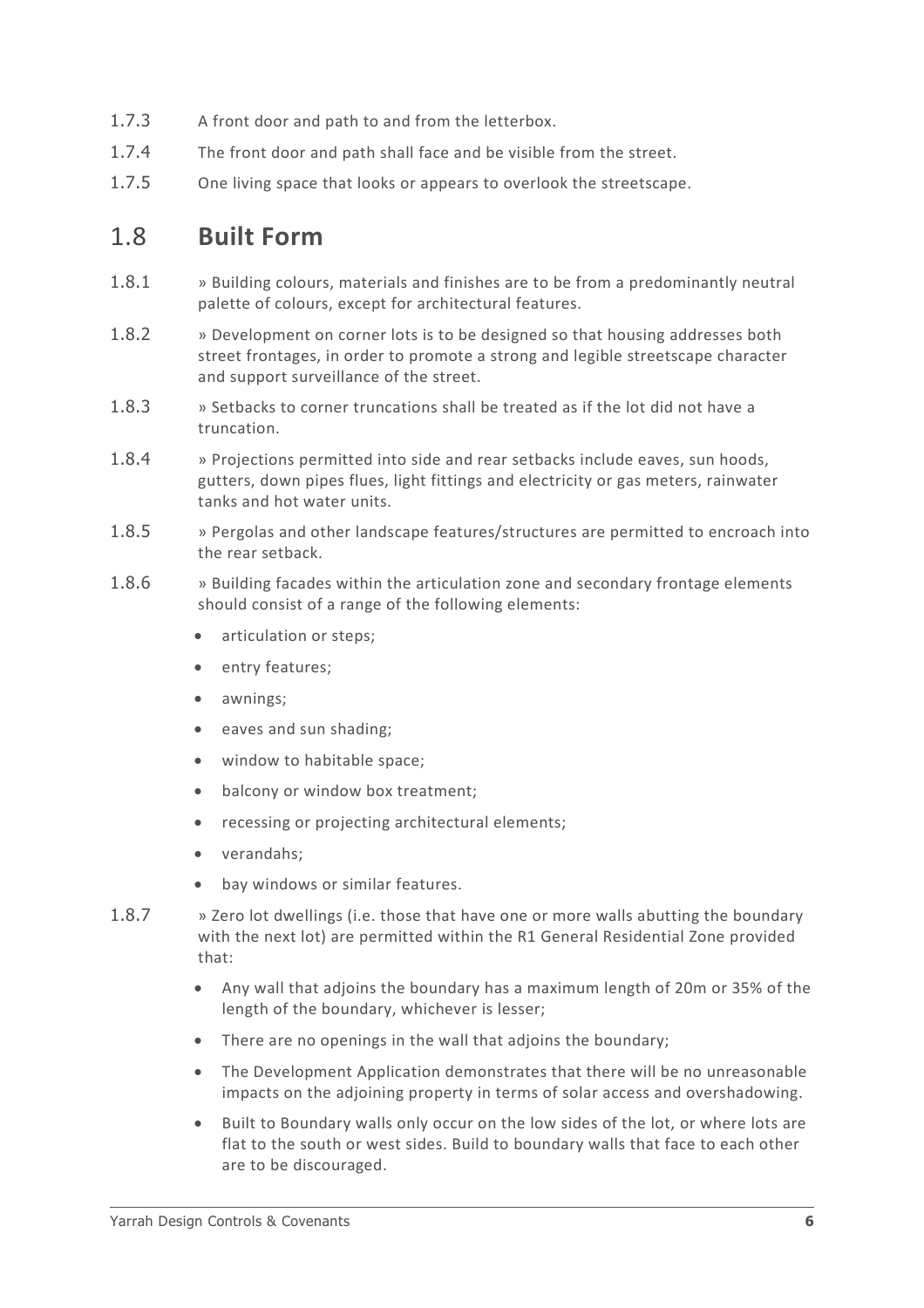## 1.9 **Acceptable materials**

- 1.9.1 Unfinished materials (timber not coated or painted, galvanised or uncoated metal, concrete/concrete block not rendered/bagged or painted, external cladding boards not painted) are not allowed to any portion of a house.
- 1.9.2 Highly reflective materials such as reflective window glazes and zincalume cannot be used.

## 1.10 **Patios and Verandas**

- 1.10.1 Homes that front to streets with parks opposite require a roofed patio or veranda of at least 9sqm to the street / park frontage on the ground or first floor.
- 1.10.2 Homes that back onto parks require a patio or veranda of at least 12sqm facing the park. Alternatively, a living space that overlooks the park with at least 10sqm of glass openings facing the park from the living space.

#### 1.11 **Eaves**

- 1.11.1 All dwellings are to have eaves to all street facing walls, unless they are parapet walls. Fixed glass, windows or doors (excluding garage doors) within parapet walls that face to the street, or north and west facades of the house should incorporate shading elements that complement the parapet style of the dwelling.
- 1.11.2 A minimum 450mm eave is required.

## 1.12 **Ancillary Structures**

1.12.1 Ancillary structures including sheds, heating and cooling plant, hot water systems, satellite dishes, clothes lines and water tanks must not be located where they are visible from any street frontage. Ancillary structures suitably screened will be considered.

## 1.13 **Building Easements**

- 1.13.1 Construction within easements is prohibited unless advised by the relevant authority, Yass Valley Council. All enquires are to be directed to Yass Valley Council at (02) 6226 1477
- 1.13.2 Some construction types may be permissible with approval from the authority including fencing and hard surfaces.
- 1.13.3 Caution within all building easements should be taken not to hit underground services located within the easement. Dial before dig and cable location services should be used prior to any excavation works.
- 1.13.4 Services located within the building easement are indicated on the Lot Disclosure Plan, are subject to final works, survey and approval.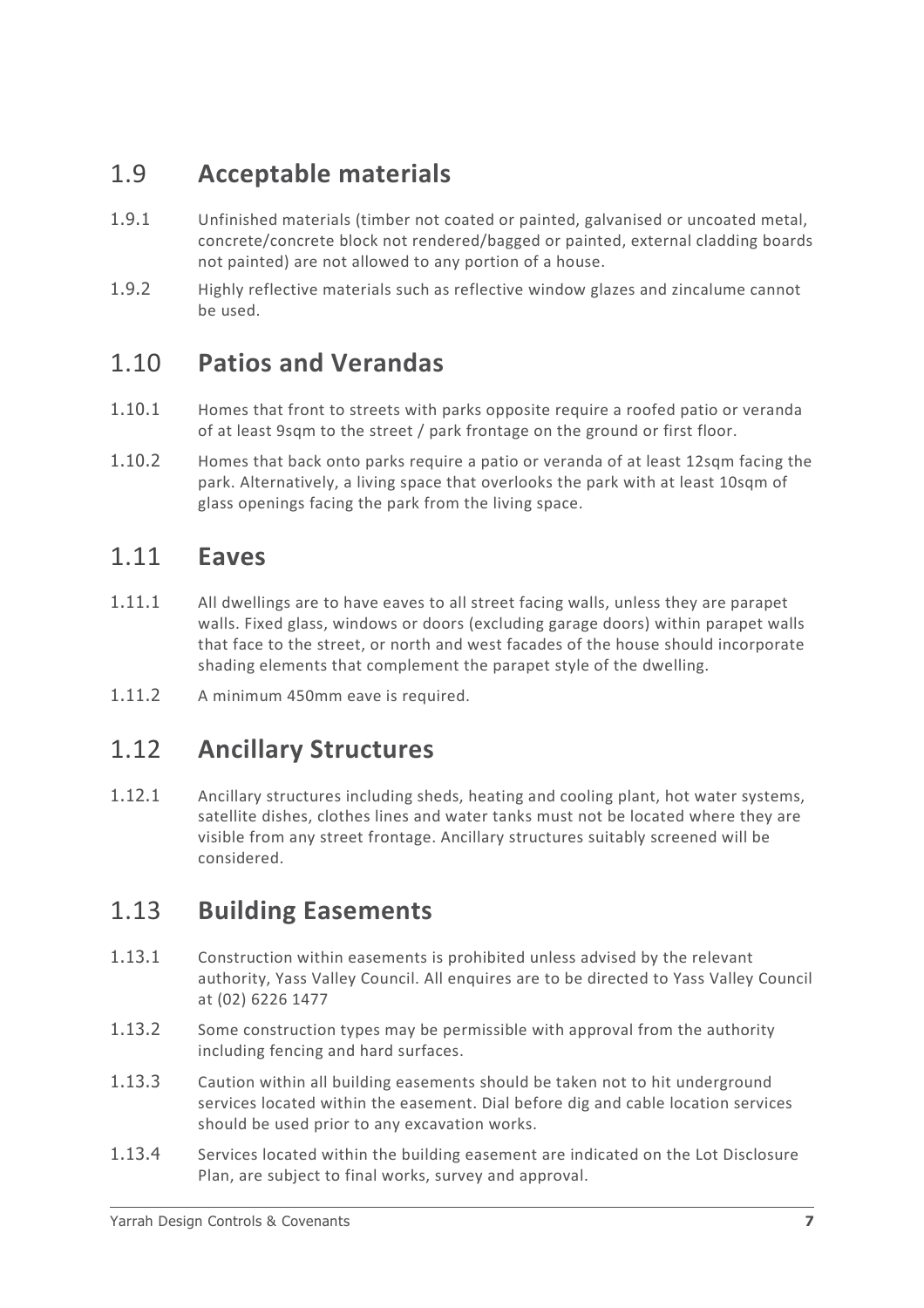## 1.14 **Groundwater Extraction**

- 1.14.1 Groundwater extraction is not permitted.
- 1.14.2 Drilling or boring in any way for groundwater extraction is not permitted.
- 1.14.3 No bores, pumps or other groundwater extraction equipment are to be setup or installed on any lot.
- 1.14.4 All groundwater licence enquires are to be directed to the Department Planning, Industry & Environment (DPIE).

## 1.15 **Termite Treatment Barrier**

- 1.15.1 All lots adjoining the rail corridor, 78 Laidlaw Street and 80 Laidlaw Street are to have a termite treatment along the adjoining boundary for the full length of the property boundary.
- 1.15.2 The termite treatment shall be a termite rod or equivalent treatment that provides a continuous barrier for the full length of the adjoining lot boundary including back and/or side boundaries.
- 1.15.3 The boundary termite treatment for applicable lots is to be supplementary to any termite related control stipulated by building codes and government legislation.

## 1.16 **Other**

- 1.16.1 A transportable home is not permitted to be erect or place or allow to remain on Lot, unless it has been submitted for conditional approval from the Yarrah Design Controller prior to Development Approval or Comply and Development Certificate being issued.
- 1.16.2 Ancillary structures, outbuildings, sheds, garage, and shipping containers can only be placed on the allotment at the same time as the construction of the primary dwelling.
- 1.16.3 A trailer, camper, caravan or the like to remain on the Lot, unless it is suitably garaged or screened from all public land, roads and lot holders.
- 1.16.4 A Lot owner may not allow to accumulate on the lot any rubbish, car bodies, machinery or other material which is undesirable or unsightly in the opinion of the Yarrah Design Controller.